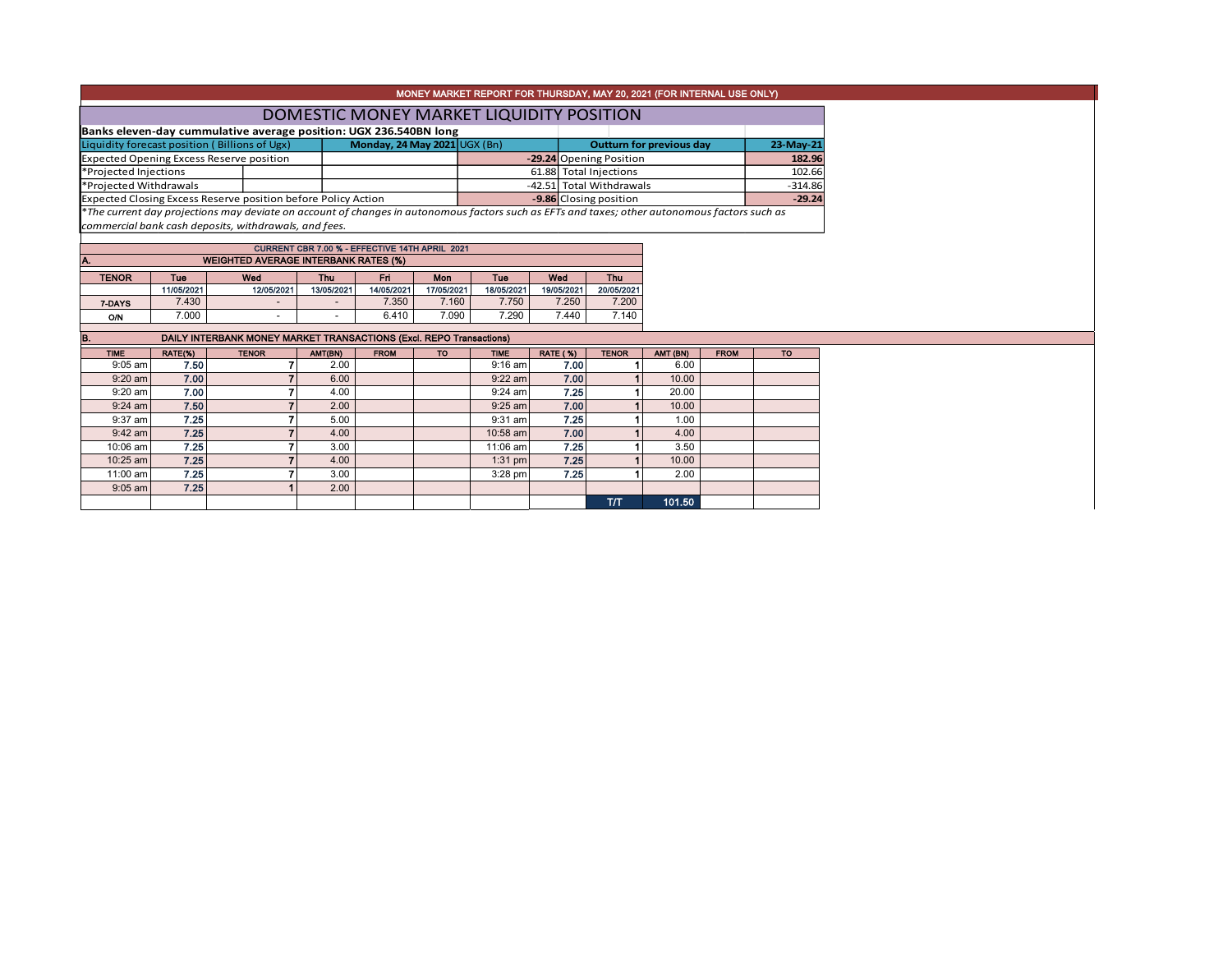



• Overnight WAR -7-day WAR CBR rate -Upper bound -Lower bound

| <b>DATE</b><br><b>THUR</b><br><b>FRI</b><br><b>THUR</b><br><b>THUR</b><br><b>THUR</b><br>24-Jun-21<br>27-May-21<br>17-Jun-21<br>10-Jun-21<br>04-Jun-21<br>441.59<br><b>REPO</b> | D.<br>MONETARY POLICY OPERATIONS MATURITIES PROFILE: (27 MAY 2021 - 24 JUNE 2021) |  |  |  |  |  |  |              |  |  |  |  |  |  |
|---------------------------------------------------------------------------------------------------------------------------------------------------------------------------------|-----------------------------------------------------------------------------------|--|--|--|--|--|--|--------------|--|--|--|--|--|--|
|                                                                                                                                                                                 |                                                                                   |  |  |  |  |  |  | <b>TOTAL</b> |  |  |  |  |  |  |
|                                                                                                                                                                                 |                                                                                   |  |  |  |  |  |  |              |  |  |  |  |  |  |
|                                                                                                                                                                                 |                                                                                   |  |  |  |  |  |  | 441.59       |  |  |  |  |  |  |
| <b>REV REPO</b><br>-<br>-<br>$\,$<br>۰                                                                                                                                          |                                                                                   |  |  |  |  |  |  |              |  |  |  |  |  |  |
| 96.10<br>39.10<br>72.10<br>95.00<br>137.30<br><b>DEPO AUCT</b>                                                                                                                  |                                                                                   |  |  |  |  |  |  | 439.60       |  |  |  |  |  |  |
| 537.69<br>137.30<br>39.10<br>72.10<br>95.00<br><b>TOTALS</b>                                                                                                                    |                                                                                   |  |  |  |  |  |  | 881.19       |  |  |  |  |  |  |

Total O/S Deposit Auction balances held by BOU up to 08 JULY 2021: UGX 1,255 BN Total O/S Repo, Reverse Repo & Deposit Auction balances held by BOU: UGX 1,697 BN

| (EI) STOCK OF TREASURY SECURITIES         |                            |                                                                                       |                  |                 | Eii)<br><b>MONETARY POLICY MARKET OPERATIONS</b> |                                                |               |            |              |                |  |  |  |
|-------------------------------------------|----------------------------|---------------------------------------------------------------------------------------|------------------|-----------------|--------------------------------------------------|------------------------------------------------|---------------|------------|--------------|----------------|--|--|--|
|                                           |                            | LAST TBIILS ISSUE DATE: 20-MAY-2021                                                   |                  |                 |                                                  | (VERTICAL REPOS, REV-REPOS & DEPOSIT AUCTIONS) |               |            |              |                |  |  |  |
| On-the-run O/S T-BILL STOCKs (Bns-UGX)    |                            |                                                                                       | 6.103.99         | 24/05/2021      | OMO                                              | <b>ISSUE DATE</b>                              | <b>AMOUNT</b> | <b>WAR</b> | <b>RANGE</b> | <b>TENOR</b>   |  |  |  |
| On-the-run O/S T-BONDSTOCKs(Bns-UGX)      |                            |                                                                                       | 19.201.78        | 24/05/2021 REPO |                                                  | 14-Apr                                         | 45.00         | 7.000      |              | $\mathbf 1$    |  |  |  |
| <b>TOTAL TBILL &amp; TBOND STOCK- UGX</b> |                            |                                                                                       | 25,305.77        |                 | <b>DAUT</b>                                      | 15-Apr                                         | 12.93         | 7.402      |              | 28             |  |  |  |
| O/S=Outstanding                           |                            |                                                                                       |                  |                 | <b>DAUT</b>                                      | 15-Apr                                         | 28.77         | 7.516      |              | 56             |  |  |  |
| <b>MATURITY</b>                           | <b>TOTAL STOCK YTM (%)</b> |                                                                                       | <b>CHANGE IN</b> |                 | <b>REPO</b>                                      | 15-Apr                                         | 923.00        | 7.000      |              | $\overline{7}$ |  |  |  |
|                                           | (BN UGX)                   | <b>AT CUT OFF*</b>                                                                    | YTM (+/-)        |                 | <b>DAUT</b>                                      | 22-Apr                                         | 43.56         | 7.313      |              | 28             |  |  |  |
| 91                                        | 87.06                      | 7.003                                                                                 | 0.083            |                 | <b>DAUT</b>                                      | 22-Apr                                         | 68.31         | 7.585      |              | 56             |  |  |  |
| 182                                       | 403.16                     | 9.501                                                                                 | $-0.248$         |                 | <b>REPO</b>                                      | 22-Apr                                         | 726.00        | 7.000      |              | $\overline{7}$ |  |  |  |
| 364                                       | 5.613.76                   | 10.700                                                                                | $-0.700$         |                 | <b>REPO</b>                                      | 26-Apr                                         | 213.00        | 7.000      |              | 3              |  |  |  |
| 2YR                                       | $\overline{\phantom{a}}$   | 13.000                                                                                | $-0.550$         |                 | <b>REPO</b>                                      | 28-Apr                                         | 452.50        | 7.000      |              | 1              |  |  |  |
| 3YR                                       |                            | 12.800                                                                                | $-1.197$         |                 | <b>DAUT</b>                                      | 29-Apr                                         | 74.58         | 7.326      |              | 28             |  |  |  |
| 5YR                                       | 1.589.27                   | 15.100                                                                                | $-1.400$         |                 | <b>DAUT</b>                                      | 29-Apr                                         | 93.91         | 7.584      |              | 56             |  |  |  |
| <b>10YR</b>                               | 9.147.22                   | 15.970                                                                                | $-0.030$         |                 | <b>REPO</b>                                      | 29-Apr                                         | 1.063.00      | 7.000      |              | $\overline{7}$ |  |  |  |
| 15YR                                      | 7,447.58                   | 14.400                                                                                | $-1.700$         |                 | <b>REPO</b>                                      | 30-Apr                                         | 72.00         | 7.000      |              | 6              |  |  |  |
| <b>20YR</b>                               | 1.017.70                   | 16.990                                                                                | $-0.510$         |                 | <b>REPO</b>                                      | 04-May                                         | 187.50        | 7.000      |              | $\overline{2}$ |  |  |  |
|                                           |                            | Cut OFF is the lowest price/ highest yield that satisfies the auction awarded amount. |                  |                 | DAUT                                             | 06-May                                         | 40.07         | 7.280      |              | 29             |  |  |  |
|                                           |                            |                                                                                       |                  |                 | <b>DAUT</b>                                      | 06-May                                         | 500.38        | 7.717      |              | 56             |  |  |  |
|                                           |                            |                                                                                       |                  |                 | <b>REPO</b>                                      | 06-May                                         | 425.00        | 7.000      |              | $\overline{7}$ |  |  |  |
|                                           |                            |                                                                                       |                  |                 | <b>REPO</b>                                      | 10-May                                         | 600.50        | 7.000      |              | 3              |  |  |  |
|                                           |                            |                                                                                       |                  |                 | <b>REPO</b>                                      | $11-May$                                       | 283.00        | 7.000      |              | $\overline{2}$ |  |  |  |
|                                           |                            |                                                                                       |                  |                 | DAUT                                             | 14-May                                         | 26.75         | 7.662      |              | 55             |  |  |  |
|                                           |                            |                                                                                       |                  |                 | <b>DAUT</b>                                      | $14$ -May                                      | 9.95          | 7.326      |              | 27             |  |  |  |
|                                           |                            |                                                                                       |                  |                 | <b>REPO</b>                                      | 14-May                                         | 742.00        | 7.000      |              | 6              |  |  |  |
|                                           |                            |                                                                                       |                  |                 | <b>REPO</b>                                      | 17-May                                         | 95.00         | 7.000      |              | 3              |  |  |  |
|                                           |                            |                                                                                       |                  |                 | <b>DAUT</b>                                      | 20-May                                         | 278.96        | 7.536      |              | 56             |  |  |  |
|                                           |                            |                                                                                       |                  |                 | <b>DAUT</b>                                      | 20-May                                         | 2.98          | 7.328      |              | 28             |  |  |  |
|                                           |                            |                                                                                       |                  |                 | <b>REPO</b>                                      | 20-May                                         | 441.00        | 7.000      |              | $\overline{7}$ |  |  |  |

WAR-Weighted Average Rate